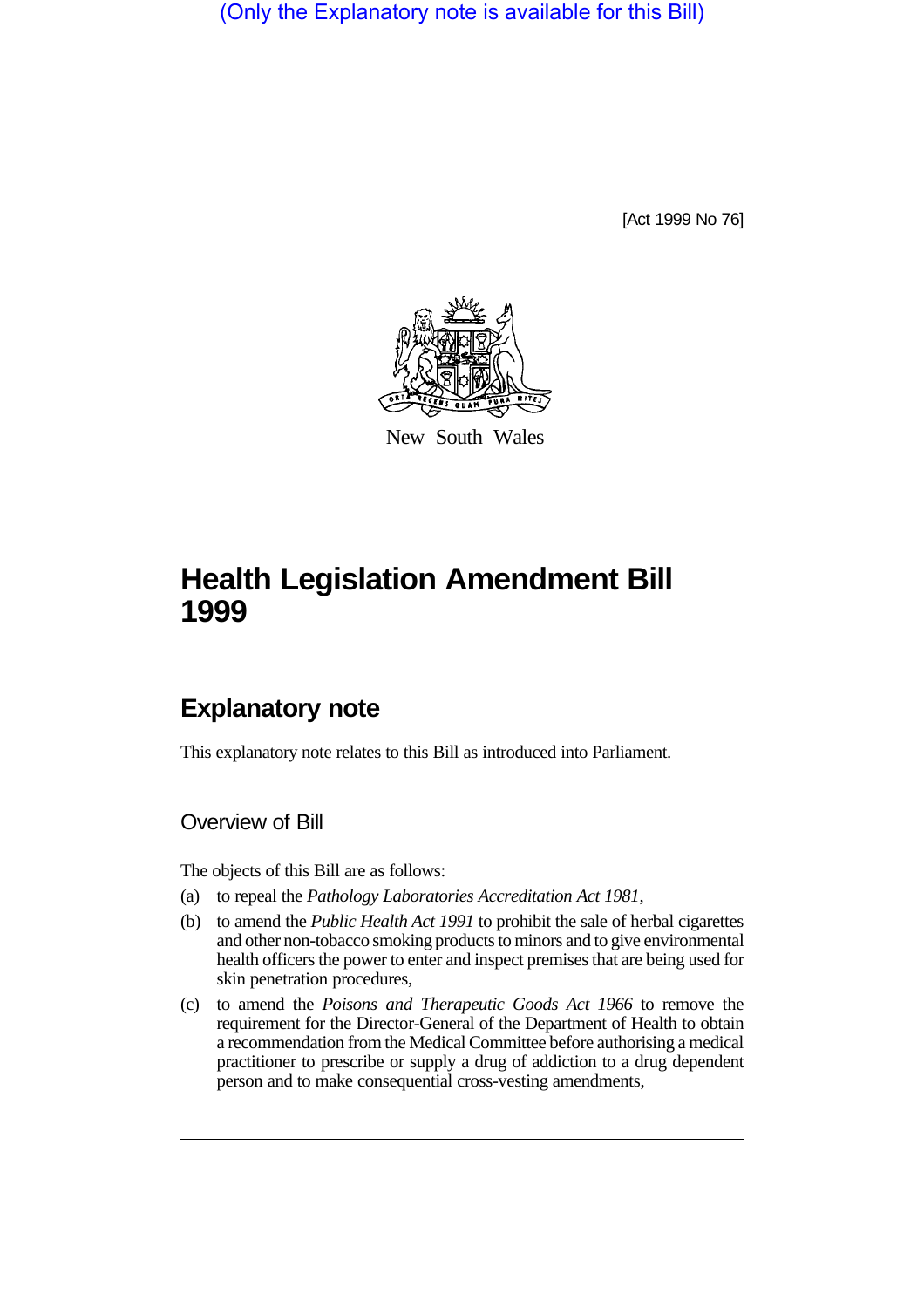Explanatory note

- (d) to amend the *Dental Technicians Registration Act 1975*, the *Nurses Act 1991*, the *Optometrists Act 1930*, the *Physiotherapists Registration Act 1945* and the *Pharmacy Act 1964* to enable the governing bodies of the professions regulated by those Acts to grant exemptions from, waive or wholly or partially refund, fees payable under those Acts and certain regulations under those Acts,
- (e) to amend the *Pharmacy Act 1964* to allow pharmacists to carry on the business of a pharmacist in a pharmacy, or have a direct or indirect interest in the business of a pharmacist carried on in a pharmacy, as a member of up to three partnerships,
- (f) to amend the *Human Tissue Act 1983* to remove the requirement for a medical practitioner's advice to be obtained prior to blood donations by persons aged 16 or 17 years of age and to clarify that the consent of a parent or guardian to such a blood donation is ongoing unless withdrawn,
- (g) to amend the *Health Services Act 1997* to provide that any arbitrator required to make a determination regarding the terms and conditions of visiting officers' service contracts is to be appointed by the Minister for Health on the nomination of the President of the Industrial Relations Commission and to amend the financial provisions of that Act to improve flexibility and ensure consistency with current financial management practices.

#### Outline of provisions

**Clause 1** sets out the name (also called the short title) of the proposed Act.

**Clause 2** provides for the commencement of the proposed Act on a day or days to be appointed by proclamation.

**Clause 3** is a formal provision giving effect to the amendments to the Acts set out in Schedules 1 to 10.

**Clause 4** repeals the *Pathology Laboratories Accreditation Act 1981*.

## **Schedule 1 Amendment of Public Health Act 1991 No 10**

**Schedule 1 [2]** inserts proposed section 51 into the Act to enable an environmental health officer to enter and inspect premises where the officer believes on reasonable grounds that the premises are being used for the carrying on of skin penetration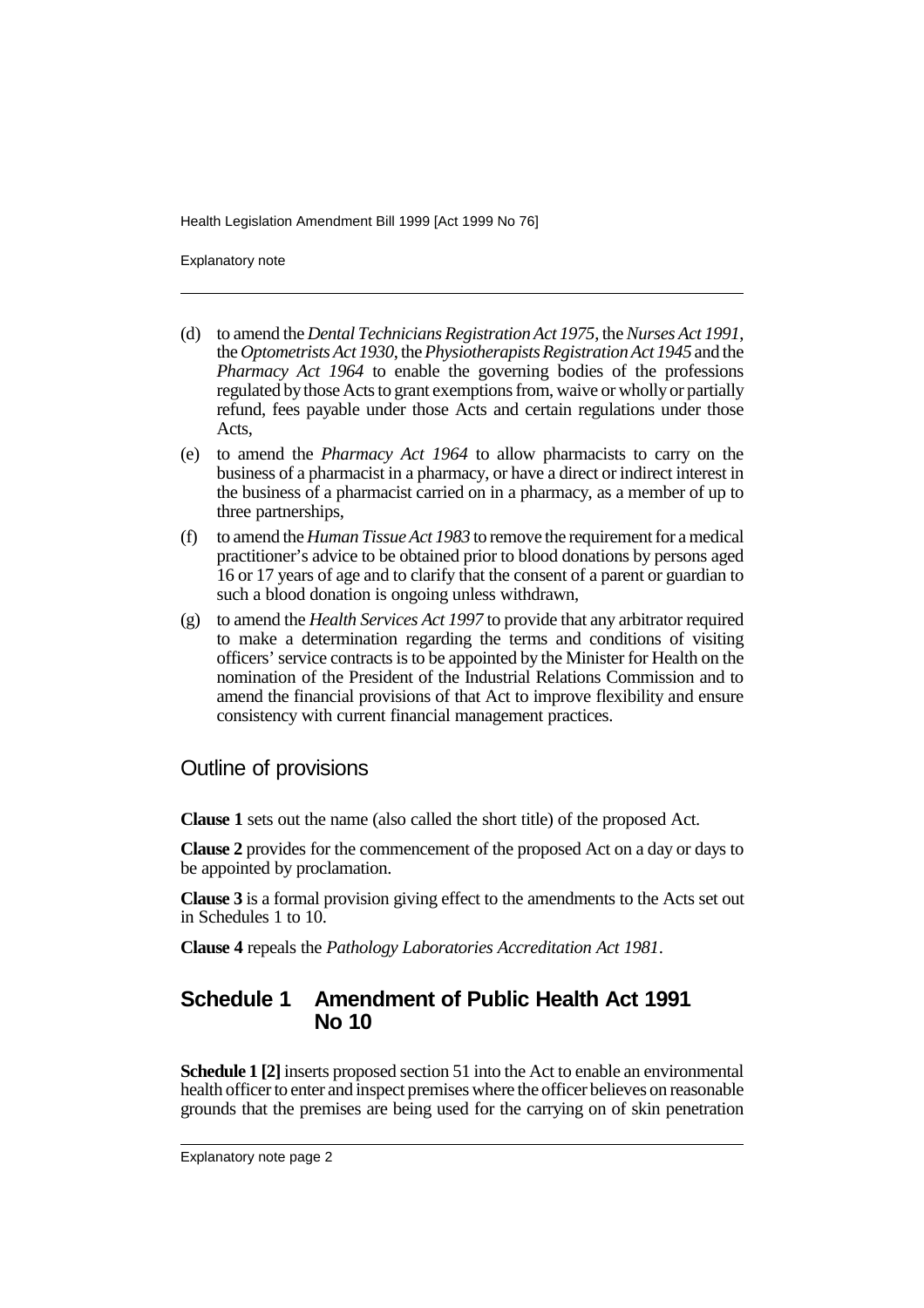Explanatory note

procedures (such as acupuncture, tattooing and ear piercing). **Schedule 1 [5]** inserts proposed section 59  $(1\overline{A})$  into the Act to make it an offence to sell non-tobacco smoking products (such as herbal cigarettes) to persons under the age of 18 years. This offence will carry a penalty of 50 penalty units (currently \$ 5,500). **Schedule 1 [4]** amends section 53 of the Act to define *non-tobacco smoking product* to mean any product (other than a tobacco product) that is intended to be smoked including herbal cigarettes. **Schedule 1 [1], [3], [6]–[9]** make consequential amendments.

## **Schedule 2 Amendment of Poisons and Therapeutic Goods Act 1966 No 31**

**Schedule 2 [2], [3]** and **[4]** amend the Act to replace the term "addict" with the term "drug dependent person". **Schedule 2 [5]** replaces section 29 (2) of the Act to remove the requirement for the Director-General of the Department of Health to obtain a recommendation from the Medical Committee before authorising a medical practitioner to prescribe or supply a drug of addiction to a drug dependent person. The Director-General still may refer such an application for authorisation to the Medical Committee for its recommendation, but will no longer be mandatorily required to do so. **Schedule 2 [1], [6]** and **[7]** make amendments consequent on the High Court decision regarding the vesting of State jurisdiction in federal courts.

# **Schedules 3–6 and Schedule 7 [2]**

**Schedules 3–6** and **Schedule 7 [2]** give effect to the object outlined in paragraph (d) above.

# **Schedule 7 Amendment of Pharmacy Act 1964 No 48**

**Schedule 7 [1]** amends section 26 (2) of the *Pharmacy Act 1964* to allow a pharmacist to carry on the business of a pharmacist in a pharmacy, or to have a direct or indirect interest in the business of a pharmacist carried on in a pharmacy, as a member of up to three partnerships. Currently pharmacists are restricted to one partnership.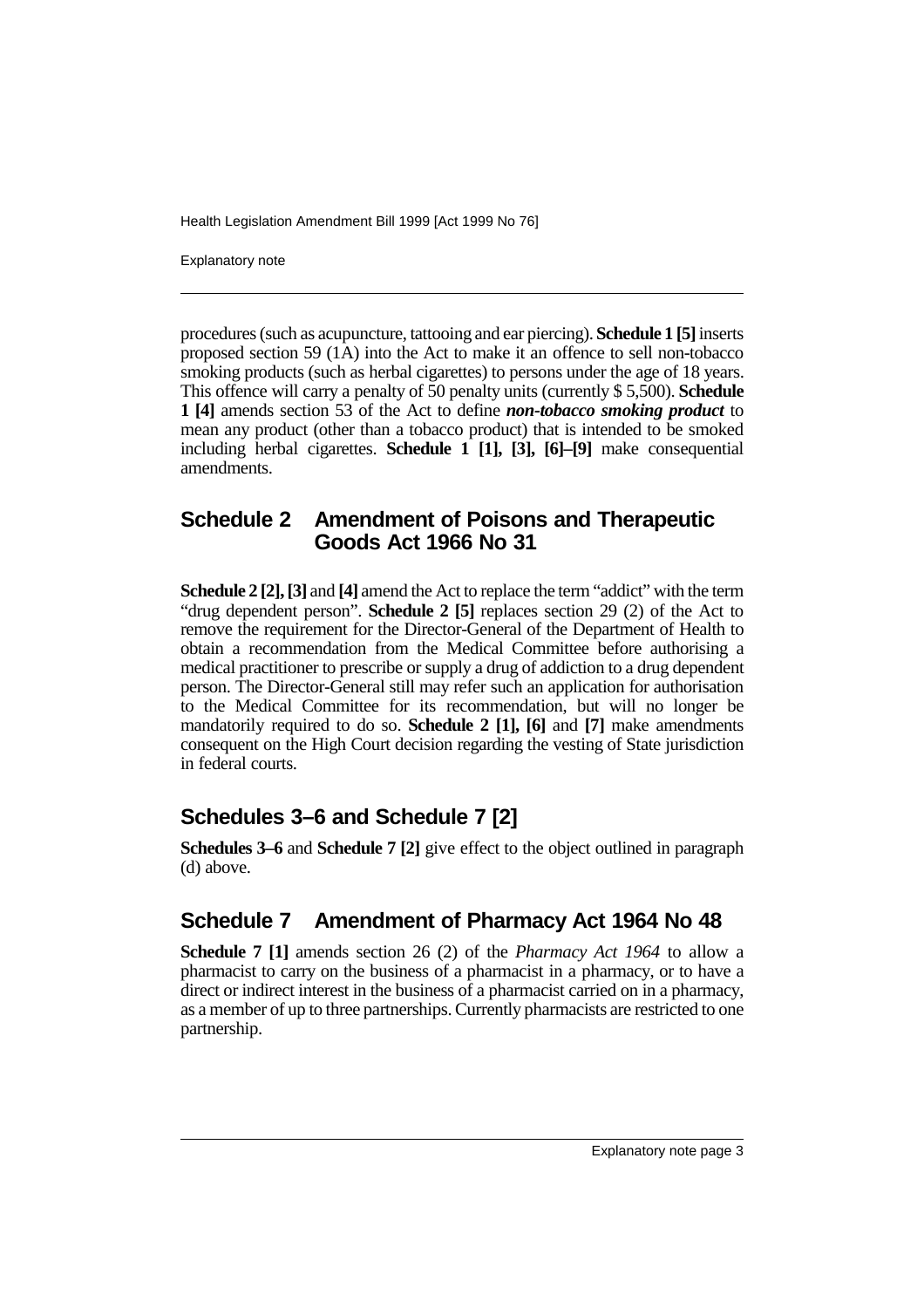Explanatory note

#### **Schedule 8 Amendment of Human Tissue Act 1983 No 164**

**Schedule 8 [1]** amends section 20 of the Act to make it clear that the advice of a medical practitioner that a blood donation is not likely to be prejudicial to the health of the child concerned only applies to children under the age of 16 years. **Schedule 8 [2]** inserts proposed section 20 (2) into the Act to provide that where a parent or guardian has given consent to blood donation in relation to a child aged 16 or 17 years of age that consent is ongoing (unless given for a blood donation on a particular occasion only) but the consent can be withdrawn either by the parent or guardian who gave it or by the child ceasing to be in agreement with the blood donation.

#### **Schedule 9 Amendment of Health Services Act 1997 No 154**

**Schedule 9 [1]** and **[2]** amend section 90 of the Act to make it clear that an arbitrator appointed to determine the terms and conditions of visiting officers' service contracts is to be a judicial member of the Industrial Relations Commission appointed by the Minister for Industrial Relations on the nomination of the President of that Commission. **Schedule 9 [3]** inserts proposed section 127 (3A) into the Act to give the Minister for Health the power to vary a determination of a subsidy to an area health service in such circumstances as the Minister considers appropriate. **Schedule 9 [4]** inserts proposed sections 127A and 127B into the Act. Proposed section 127A enables the Minister to determine that payment of the whole or any part of an amount of an area health services subsidy payable under section 127 of that Act in a financial year is to be deferred to a subsequent financial year. Proposed section 127B enables the Minister to loan, on such terms and conditions as the Minister determines, amounts of money to area health services, statutory health corporations and affiliated health organisations, out of money appropriated from the Consolidated Fund to the Minister. These loans must not result in expenditure in excess of forward estimates. **Schedule 9 [5]** amends Schedule 7 (Savings and transitional provisions) to the Act to allow the making of regulations of a savings or transitional nature consequent on the enactment of the proposed Act. **Schedule 9 [6]** inserts clause 55 into Schedule 7. Clause 55 validates any loan made by the Minister for Health, out of money appropriated from the Consolidated Fund to the Minister, to an area health service, statutory health corporation or affiliated health organisation before the commencement of the clause.